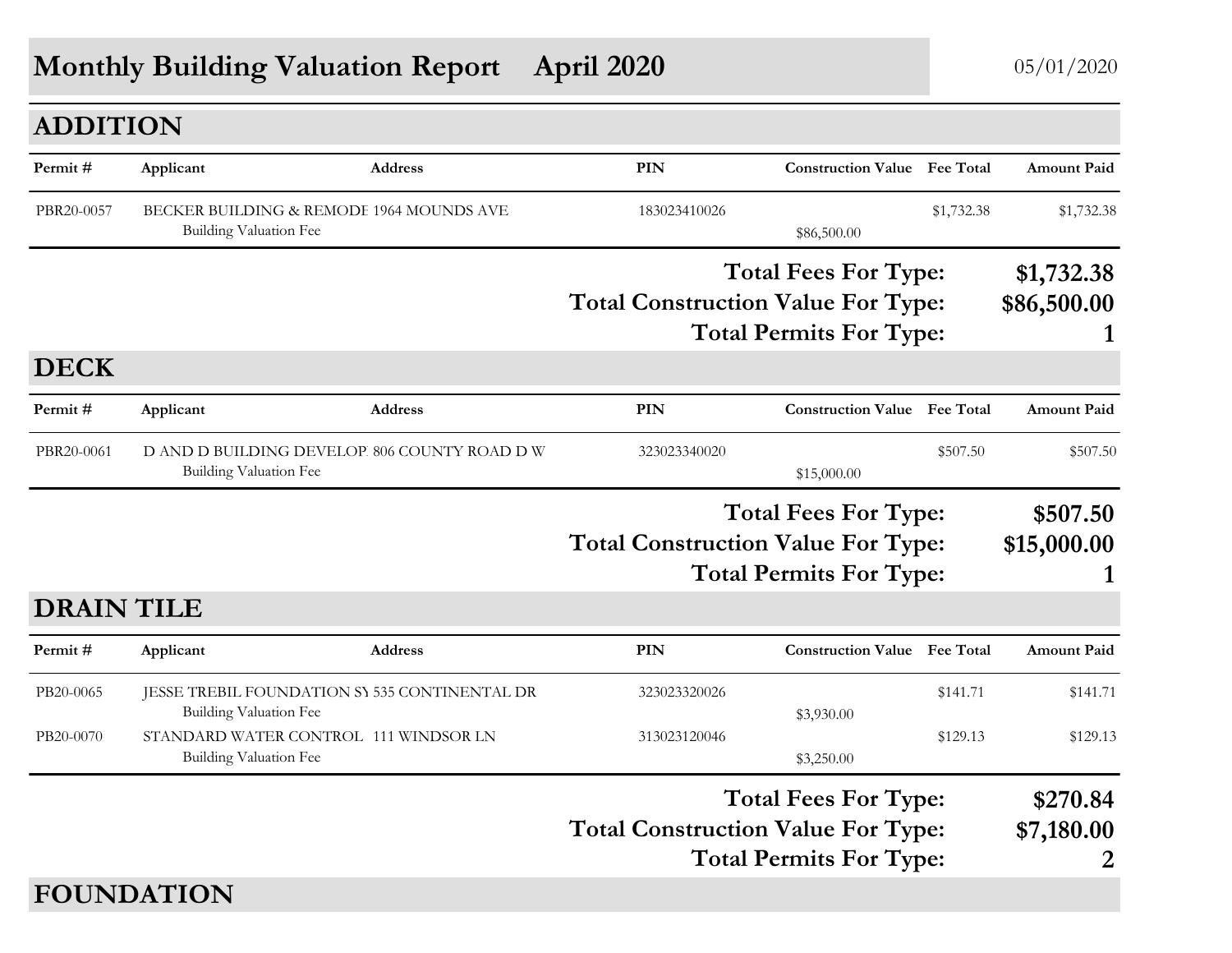| Permit#        | Applicant                                                                 | <b>Address</b>         | PIN                                       | <b>Construction Value Fee Total</b>                           |            | <b>Amount Paid</b>         |
|----------------|---------------------------------------------------------------------------|------------------------|-------------------------------------------|---------------------------------------------------------------|------------|----------------------------|
| PBR20-0065     | PINE RIDGE BLDRS INC<br><b>Building Valuation Fee</b>                     | 831 22ND AVE NW        | 303023120005                              | \$10,000.00                                                   | \$370.00   | \$370.00                   |
|                | <b>NEW CONSTRUCTION</b>                                                   |                        | <b>Total Construction Value For Type:</b> | <b>Total Fees For Type:</b><br><b>Total Permits For Type:</b> |            | \$370.00<br>\$10,000.00    |
| Permit#        | Applicant                                                                 | Address                | <b>PIN</b>                                | <b>Construction Value Fee Total</b>                           |            | <b>Amount Paid</b>         |
| PBR20-0049     | NOBERG HOMES INC<br><b>Building Valuation Fee</b>                         | 339 11TH AVE NW        | 293023310094                              | \$180,000.00                                                  | \$6,455.50 | \$6,455.50                 |
| <b>REMODEL</b> |                                                                           |                        | <b>Total Construction Value For Type:</b> | <b>Total Fees For Type:</b><br><b>Total Permits For Type:</b> |            | \$6,455.50<br>\$180,000.00 |
| Permit#        | Applicant                                                                 | Address                | <b>PIN</b>                                | <b>Construction Value Fee Total</b>                           |            | <b>Amount Paid</b>         |
| PBR20-0038     | KITCHENS BY DESIGN<br><b>Building Valuation Fee</b>                       | 59 WINDSOR CT          | 313023120086                              | \$5,000.00                                                    | \$232.50   | \$232.50                   |
| PBR20-0053     | TITUS CONTRACTING INC<br><b>Building Valuation Fee</b>                    | <b>1581 EMERALD DR</b> | 293023220025                              | \$45,000.00                                                   | \$1,146.50 | \$1,146.50                 |
| PBR20-0055     | BPS CONSTRUCTION INC<br><b>Building Valuation Fee</b>                     | 510 COUNTY ROAD D W    | 323023430011                              | \$5,000.00                                                    | \$253.80   | \$253.80                   |
| PBR20-0058     | MARY F HALVERSON TRUSTEE 1759 ROXANNA LN<br><b>Building Valuation Fee</b> |                        | 193023220021                              | \$20,000.00                                                   | \$645.00   | \$645.00                   |
| PBR20-0062     | QUALITY TRUSTED COMMERC 2050 14TH ST NW<br>Building Valuation Fee         |                        | 193023130010                              | \$15,000.00                                                   | \$346.50   | \$346.50                   |
| PBR20-0063     | QUALITY TRUSTED COMMERC. 1476 20TH AVE NW<br>Building Valuation Fee       |                        | 193023130302                              | \$15,000.00                                                   | \$346.50   | \$346.50                   |
| PBR20-0064     | MBB CONSTRUCTION SERVICE 349 3RD AVE SE<br>Building Valuation Fee         |                        | 333023230018                              | \$34,600.00                                                   | \$946.30   | \$946.30                   |

**Total Fees For Type: \$3,917.10**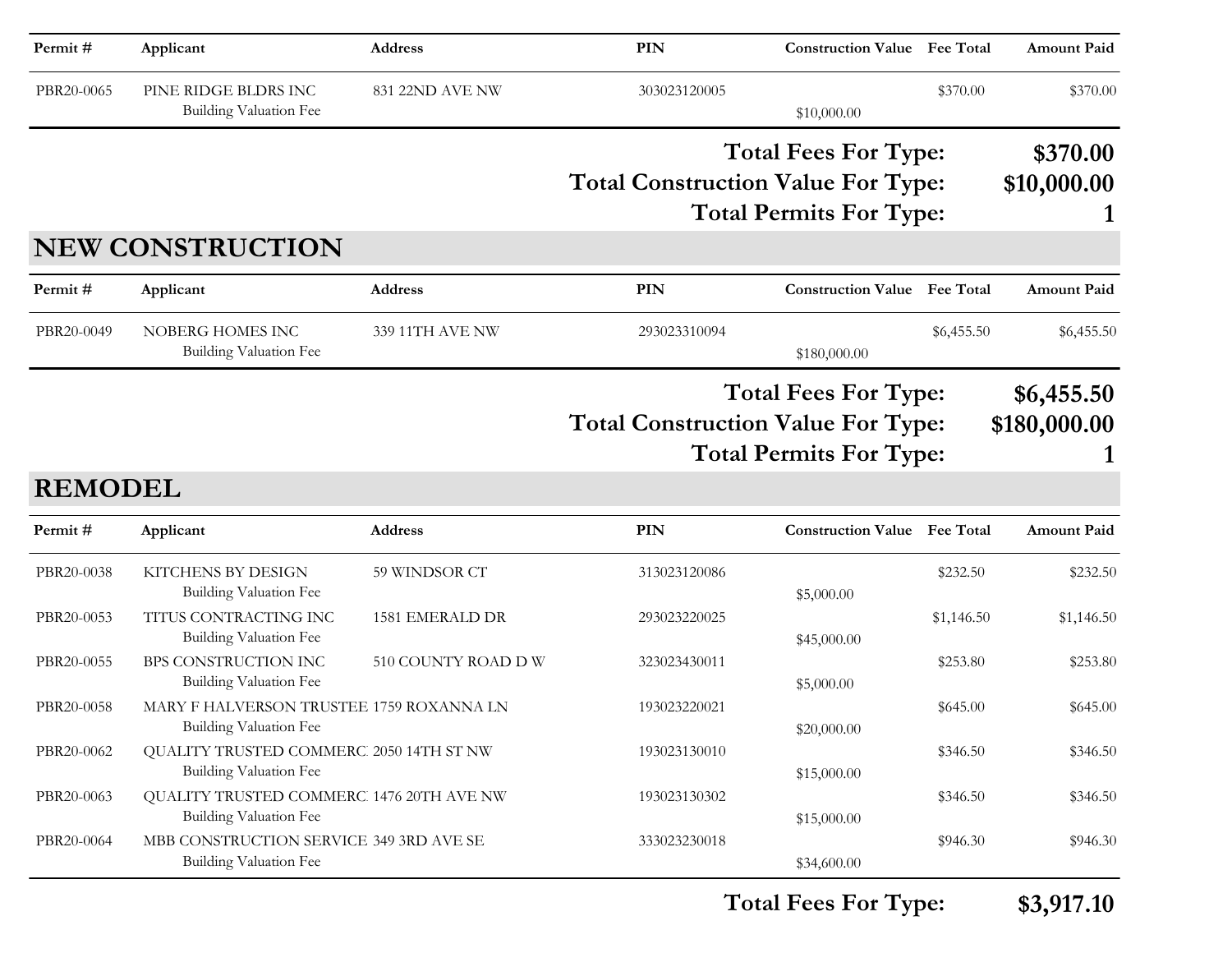**Total Construction Value For Type: \$139,600.00**

**Total Fees For Type: \$2,155.75**

**Total Permits For Type: 7**

## **PIN Construction Value Permit # Applicant Address Fee Total Amount Paid** PBR20-0051 Jendi Properties Llc 685 SEARLES ST 203023130050 \$1,778.75 \$1,778.75 \$1,778.75 Building Valuation Fee  $$90,000.00$ PBR20-0066 SOLID ROCK CONSTRUCTION 535 RIVIERA DR 323023310076 \$218.75 \$218.75 \$218.75 Building Valuation Fee  $$4,500.00$ PBR20-0069 TAYLOR L IWASZKO 1745 SUNNYSIDE TER 183023110049 \$158.25 \$158.25 \$158.25 Building Valuation Fee  $$2,300.00$ **Total Construction Value For Type: \$96,800.00 Total Permits For Type: 3 REMODEL - BATHROOM**

**REMODEL - BASEMENT**

| Permit#    | Applicant                     | <b>Address</b>                            | PIN                                                                      | <b>Construction Value</b> Fee Total |          | <b>Amount Paid</b> |
|------------|-------------------------------|-------------------------------------------|--------------------------------------------------------------------------|-------------------------------------|----------|--------------------|
| PBR20-0072 |                               | LINDSAY WILSON BENJAMIN W 45 STINSON BLVD | 303023330006                                                             |                                     | \$121.25 | \$121.25           |
|            | <b>Building Valuation Fee</b> |                                           |                                                                          | \$1,500.00                          |          |                    |
|            |                               |                                           | <b>Total Fees For Type:</b><br><b>Total Construction Value For Type:</b> |                                     |          | \$121.25           |
|            |                               |                                           |                                                                          |                                     |          | \$1,500.00         |
|            |                               |                                           |                                                                          | <b>Total Permits For Type:</b>      |          |                    |
|            |                               |                                           |                                                                          |                                     |          |                    |

| Roofing |  |
|---------|--|
|         |  |

| Permit #  | Applicant                                                           | <b>Address</b>         | PIN          | <b>Construction Value</b> Fee Total |          | <b>Amount Paid</b> |
|-----------|---------------------------------------------------------------------|------------------------|--------------|-------------------------------------|----------|--------------------|
| PB20-0063 | RICKS ROOFING AND SIDING 773 TORCHWOOD CT<br>Building Valuation Fee |                        | 303023220051 | \$17,111.00                         | \$401.56 | \$401.56           |
| PB20-0064 | ROOFS R US<br><b>Building Valuation Fee</b>                         | 1700 SILVER LAKE RD NW | 193023210104 | \$9,350.00                          | \$253.68 | \$253.68           |
| PB20-0066 | ASPEN EXTERIORS INC<br>Building Valuation Fee                       | 539 13TH AVE NW        | 293023230037 | \$14,480.00                         | \$346.24 | \$346.24           |
| PB20-0067 | KRUMM SIDING AND WINDOW 1748 ALTON RD                               |                        | 303023440094 |                                     | \$309.07 | \$309.07           |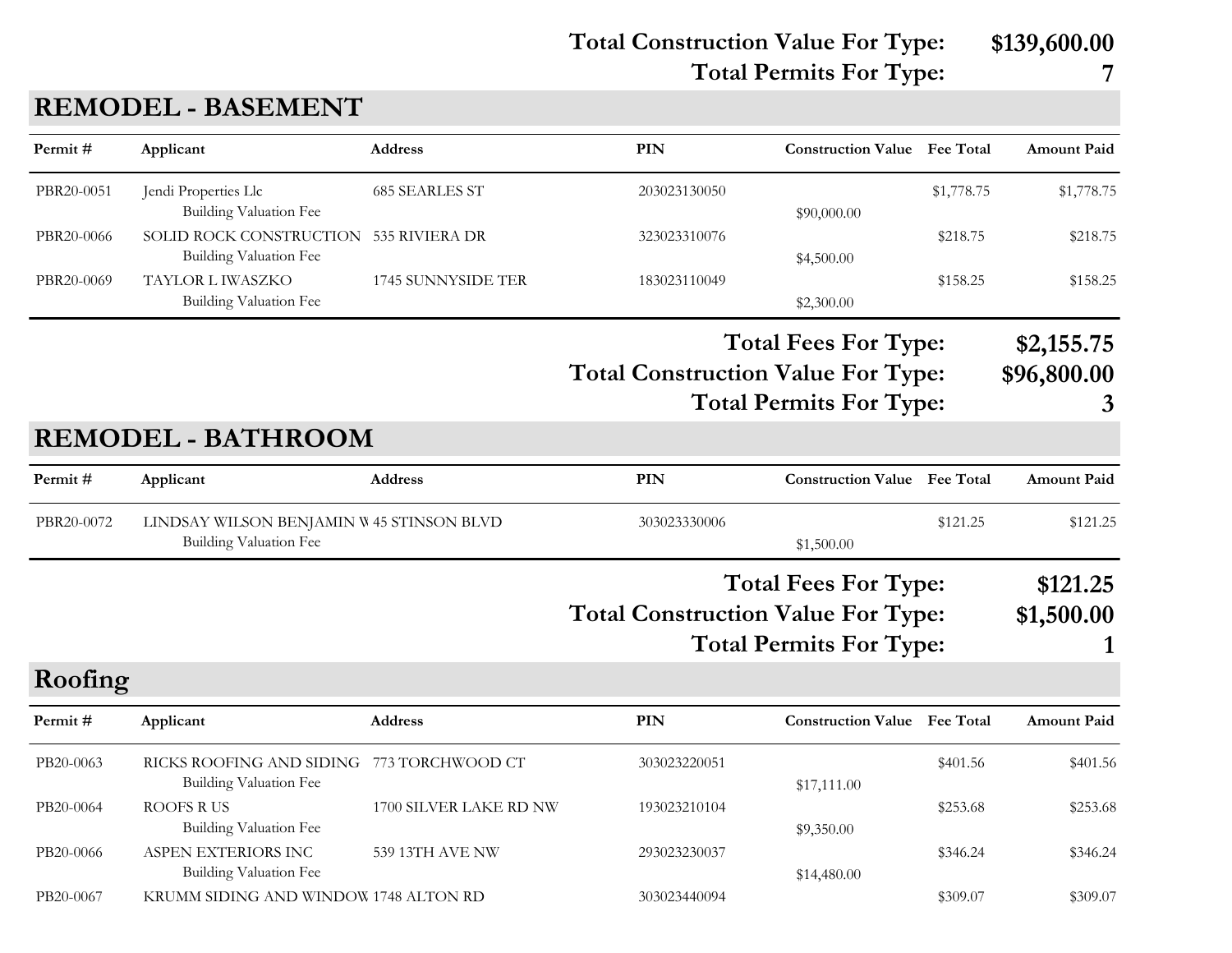|           |                                                                           |                        |              | $T_{\alpha\alpha}$ $F_{\alpha\alpha}$ $F_{\alpha\beta}$ $T_{\alpha\beta}$ |          | $0.1$ $0.07$ $75$ |
|-----------|---------------------------------------------------------------------------|------------------------|--------------|---------------------------------------------------------------------------|----------|-------------------|
|           | <b>Building Valuation Fee</b>                                             |                        |              | \$12,000.00                                                               |          |                   |
| PB20-0124 | <b>APPLE EXTERIORS</b>                                                    | 2341 7TH ST NW         | 303023130016 |                                                                           | \$291.00 | \$291.00          |
| PB20-0123 | DESCHANE REMODELING<br><b>Building Valuation Fee</b>                      | 1825 STINSON BLVD      | 183023330043 | \$9,000.00                                                                | \$235.50 | \$235.50          |
|           | <b>Building Valuation Fee</b>                                             |                        |              | \$8,700.00                                                                |          |                   |
| PB20-0121 | WEST END REMODELING LLC 2060 16TH TER NW                                  |                        | 193023120027 |                                                                           | \$235.35 | \$235.35          |
|           | Building Valuation Fee                                                    |                        |              | \$12,592.00                                                               |          |                   |
| PB20-0089 | KAUFMAN SHEET METAL & RC 1734 HERITAGE LN                                 |                        | 303023440043 | \$6,900.00                                                                | \$309.30 | \$309.30          |
| PB20-0088 | PATRICK MILLER CONSTRUCTI 191 WINDSOR CT<br><b>Building Valuation Fee</b> |                        | 313023130112 |                                                                           | \$198.45 | \$198.45          |
|           | Building Valuation Fee                                                    |                        |              | \$15,600.00                                                               |          |                   |
| PB20-0087 | RICKS ROOFING AND SIDING 2361 5TH ST NW                                   |                        | 303023420012 |                                                                           | \$364.80 | \$364.80          |
|           | Building Valuation Fee                                                    |                        |              | \$8,200.00                                                                |          |                   |
| PB20-0084 | TRIO CONTRACTING INC.                                                     | 1276 HIGHVIEW DR       | 193023410083 |                                                                           | \$235.10 | \$235.10          |
|           | Building Valuation Fee                                                    |                        |              | \$12,700.00                                                               |          |                   |
| PB20-0083 | <b>Building Valuation Fee</b><br>KAT CONSTRUCTION LLC                     | 2331 LONG LAKE RD      | 173023230059 | \$13,200.00                                                               | \$309.35 | \$309.35          |
| PB20-0079 | <b>SCOOB LLC</b>                                                          | <b>112 12TH AVE NW</b> | 293023330083 |                                                                           | \$327.60 | \$327.60          |
|           | Building Valuation Fee                                                    |                        |              | \$13,500.00                                                               |          |                   |
| PB20-0077 | DIAMOND CUT HOMES INC                                                     | 1286 ROBIN LN          | 193023420087 |                                                                           | \$327.75 | \$327.75          |
|           | <b>Building Valuation Fee</b>                                             |                        |              | \$4,000.00                                                                |          |                   |
| PB20-0071 | ARCHWAY CONTRACTING INC 1548 LONG LAKE RD                                 |                        | 193023140004 |                                                                           | \$143.00 | \$143.00          |
|           | <b>Building Valuation Fee</b>                                             |                        |              | \$12,130.00                                                               |          |                   |

#### **Total Fees For Type: \$4,287.75**

**Total Construction Value For Type: \$169,463.00 Total Permits For Type: 15**

### **Roofing/Siding**

| Permit#   | Applicant                                                           | <b>Address</b>  | <b>PIN</b>   | <b>Construction Value</b> Fee Total |          | <b>Amount Paid</b> |
|-----------|---------------------------------------------------------------------|-----------------|--------------|-------------------------------------|----------|--------------------|
| PB20-0068 | MARISSA K BROWN<br>Building Valuation Fee                           | 596 10TH AVE SW | 323023310054 | \$300.00                            | \$67.15  | \$67.15            |
| PB20-0081 | <b>SELA ROOFING</b><br>Building Valuation Fee                       | 859 2ND ST NW   | 293023340055 | \$27,490.00                         | \$556.25 | \$556.25           |
| PB20-0086 | CHRISTOPHER J KORDATZKY 1875 LONG LAKE RD<br>Building Valuation Fee |                 | 183023440072 | \$10,000.00                         | \$254.00 | \$254.00           |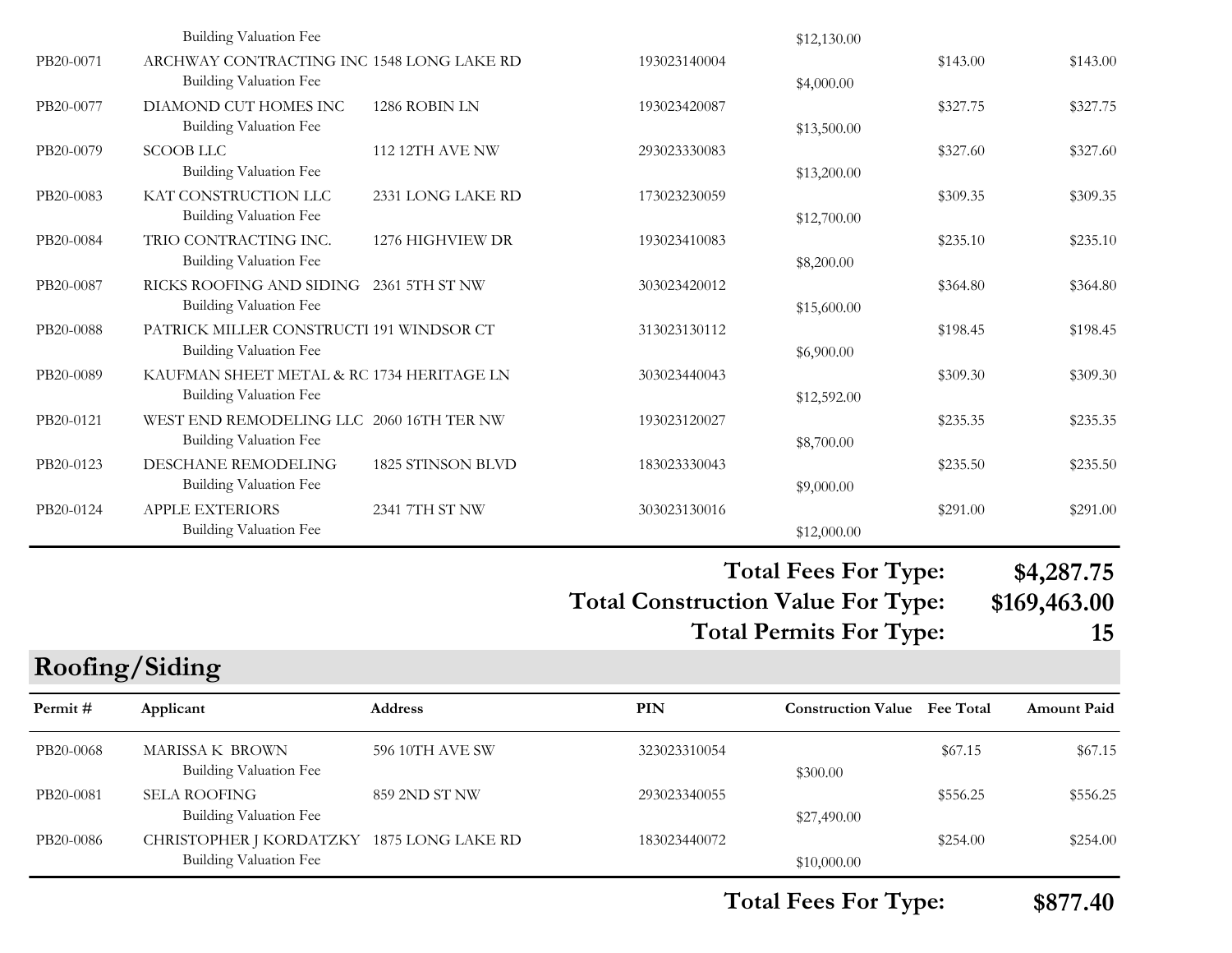**Total Construction Value For Type: \$37,790.00**

## **Total Permits For Type: 3**

| Siding    |                                                         |                 |              |                                     |          |                    |
|-----------|---------------------------------------------------------|-----------------|--------------|-------------------------------------|----------|--------------------|
| Permit#   | Applicant                                               | <b>Address</b>  | <b>PIN</b>   | <b>Construction Value</b> Fee Total |          | <b>Amount Paid</b> |
| PB20-0091 | THUPTEN T TENZIN<br><b>Building Valuation Fee</b>       | 741 EMERALD DR  | 293023220013 | \$1,500.00                          | \$105.75 | \$105.75           |
| PB20-0092 | <b>APPLE EXTERIORS</b><br><b>Building Valuation Fee</b> | 1128 CHELSEA CT | 203023340105 | \$16,000.00                         | \$365.00 | \$365.00           |
| PB20-0093 | <b>APPLE EXTERIORS</b><br><b>Building Valuation Fee</b> | 1126 CHELSEA CT | 203023340104 | \$16,000.00                         | \$365.00 | \$365.00           |
| PB20-0094 | <b>APPLE EXTERIORS</b><br><b>Building Valuation Fee</b> | 1124 CHELSEA CT | 203023340103 | \$16,000.00                         | \$365.00 | \$365.00           |
| PB20-0095 | <b>APPLE EXTERIORS</b><br><b>Building Valuation Fee</b> | 1122 CHELSEA CT | 203023340102 | \$16,000.00                         | \$365.00 | \$365.00           |
| PB20-0096 | <b>APPLE EXTERIORS</b><br><b>Building Valuation Fee</b> | 1131 CHELSEA CT | 203023340101 | \$16,000.00                         | \$365.00 | \$365.00           |
| PB20-0097 | <b>APPLE EXTERIORS</b><br><b>Building Valuation Fee</b> | 1133 CHELSEA CT | 203023340100 | \$16,000.00                         | \$365.00 | \$365.00           |
| PB20-0098 | <b>APPLE EXTERIORS</b><br><b>Building Valuation Fee</b> | 1135 CHELSEA CT | 203023340099 | \$16,000.00                         | \$365.00 | \$365.00           |
| PB20-0099 | APPLE EXTERIORS<br><b>Building Valuation Fee</b>        | 1137 CHELSEA CT | 203023340098 | \$16,000.00                         | \$365.00 | \$365.00           |
| PB20-0100 | <b>APPLE EXTERIORS</b><br><b>Building Valuation Fee</b> | 1130 CHELSEA CT | 203023340106 | \$16,000.00                         | \$365.00 | \$365.00           |
| PB20-0101 | <b>APPLE EXTERIORS</b><br><b>Building Valuation Fee</b> | 1132 CHELSEA CT | 203023340107 | \$16,000.00                         | \$365.00 | \$365.00           |
| PB20-0102 | <b>APPLE EXTERIORS</b><br><b>Building Valuation Fee</b> | 1134 CHELSEA CT | 203023340108 | \$16,000.00                         | \$365.00 | \$365.00           |
| PB20-0103 | <b>APPLE EXTERIORS</b><br><b>Building Valuation Fee</b> | 1136 CHELSEA CT | 203023340109 | \$16,000.00                         | \$365.00 | \$365.00           |
| PB20-0104 | <b>APPLE EXTERIORS</b><br><b>Building Valuation Fee</b> | 1138 CHELSEA CT | 203023340110 | \$16,000.00                         | \$365.00 | \$365.00           |
| PB20-0105 | <b>APPLE EXTERIORS</b><br><b>Building Valuation Fee</b> | 1177 ROSE LN    | 203023340111 | \$16,000.00                         | \$365.00 | \$365.00           |
| PB20-0106 | APPLE EXTERIORS<br><b>Building Valuation Fee</b>        | 1175 ROSE LN    | 203023340112 | \$16,000.00                         | \$365.00 | \$365.00           |
| PB20-0107 | APPLE EXTERIORS                                         | 1173 ROSE LN    | 203023340113 |                                     | \$365.00 | \$365.00           |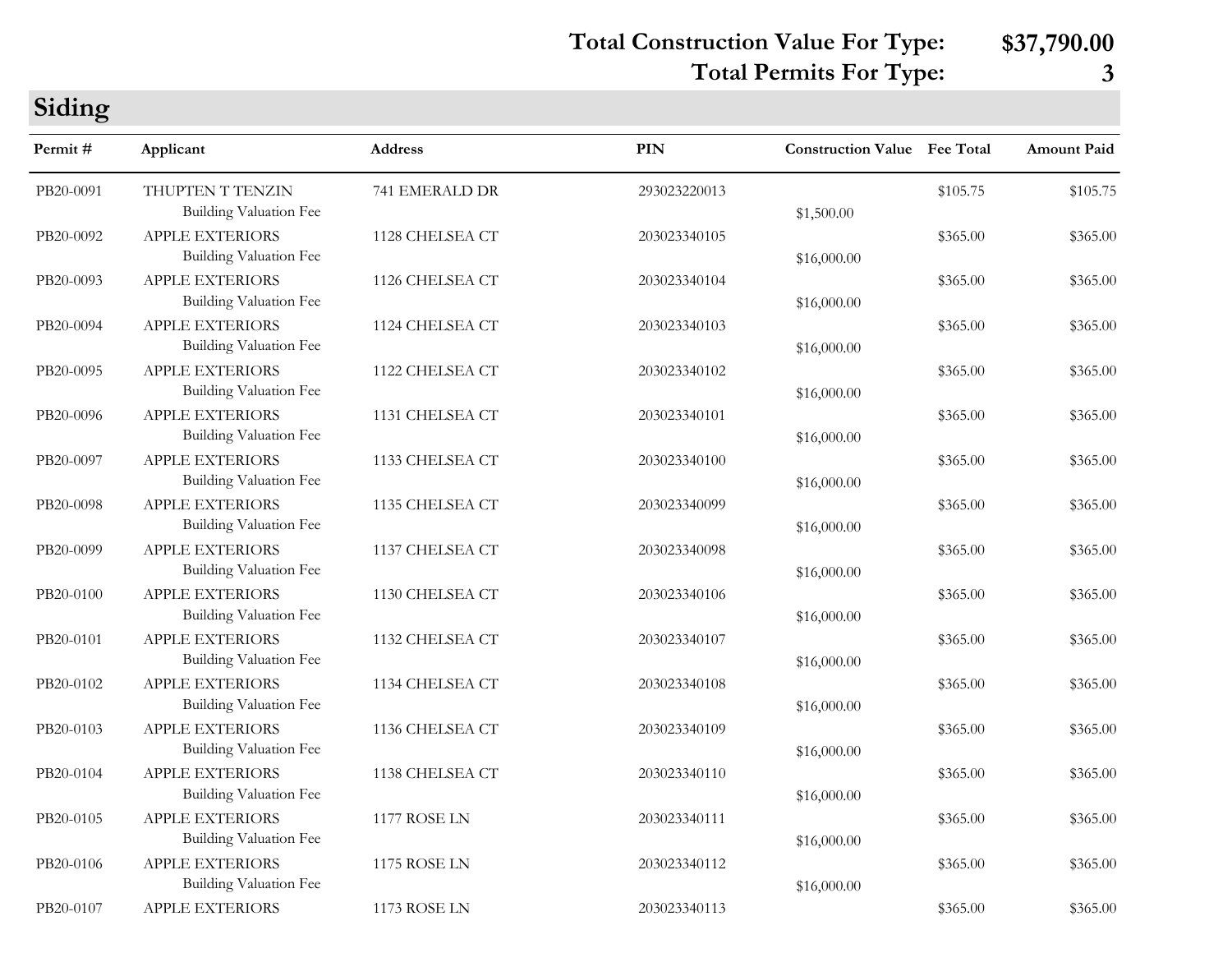|           | Building Valuation Fee |                     |              | \$16,000.00 |          |          |
|-----------|------------------------|---------------------|--------------|-------------|----------|----------|
| PB20-0108 | <b>APPLE EXTERIORS</b> | 1171 ROSE LN        | 203023340114 |             | \$365.00 | \$365.00 |
|           | Building Valuation Fee |                     |              | \$16,000.00 |          |          |
| PB20-0109 | <b>APPLE EXTERIORS</b> | 1158 ROSE LN        | 203023340122 |             | \$365.00 | \$365.00 |
|           | Building Valuation Fee |                     |              | \$16,000.00 |          |          |
| PB20-0110 | <b>APPLE EXTERIORS</b> | <b>1156 ROSE LN</b> | 203023340121 |             | \$365.00 | \$365.00 |
|           | Building Valuation Fee |                     |              | \$16,000.00 |          |          |
| PB20-0111 | <b>APPLE EXTERIORS</b> | <b>1154 ROSE LN</b> | 203023340120 |             | \$365.00 | \$365.00 |
|           | Building Valuation Fee |                     |              | \$16,000.00 |          |          |
| PB20-0112 | <b>APPLE EXTERIORS</b> | 1152 ROSE LN        | 203023340119 |             | \$365.00 | \$365.00 |
|           | Building Valuation Fee |                     |              | \$16,000.00 |          |          |
| PB20-0113 | <b>APPLE EXTERIORS</b> | <b>1150 ROSE LN</b> | 203023340118 |             | \$365.00 | \$365.00 |
|           | Building Valuation Fee |                     |              | \$16,000.00 |          |          |
| PB20-0114 | <b>APPLE EXTERIORS</b> | 1159 ROSE LN        | 203023340115 |             | \$365.00 | \$365.00 |
|           | Building Valuation Fee |                     |              | \$16,000.00 |          |          |
| PB20-0115 | <b>APPLE EXTERIORS</b> | 1157 ROSE LN        | 203023340116 |             | \$365.00 | \$365.00 |
|           | Building Valuation Fee |                     |              | \$16,000.00 |          |          |
| PB20-0116 | <b>APPLE EXTERIORS</b> | <b>1155 ROSE LN</b> | 203023340117 |             | \$365.00 | \$365.00 |
|           | Building Valuation Fee |                     |              | \$16,000.00 |          |          |

**Total Fees For Type: \$9,230.75**

**Total Construction Value For Type: \$401,500.00 Total Permits For Type: 26**

#### **PIN Construction Value Permit # Applicant Address Fee Total Amount Paid WINDOWS/DOORS** PB20-0060 CRUSH CITY CONSTRUCTION L 651 CONTINENTAL DR 323023330034 \$161.50 \$161.50 \$161.50 Building Valuation Fee  $$5,000.00$ PB20-0061 RENEWAL BY ANDERSEN LLC 2276 LEONA DR 183023240014 \$420.40 \$420.40 \$420.40 Building Valuation Fee  $$18,809.00$ PB20-0062 PELLA NORTHLAND 1946 3RD ST SW 313023140059 \$882.50 \$882.50 \$882.50 \$882.50 Building Valuation Fee  $$54,000.00$ PB20-0069 GLADSTONE'S WINDOW & DOUS 10 15TH AVE SW 323023320087 \$290.54 \$290.54 \$290.54 \$290.54 Building Valuation Fee  $$11,073.00$ PB20-0072 WINDOW WORLD TWIN CITIES 1156 ROSE LN 203023340121 \$253.86 \$253.86 \$253.86 Building Valuation Fee  $$9,727.00$ PB20-0073 SCHERER BROTHERS LUMBER 343 WYNDHAM CIR W 303023310020 \$582.40 \$582.40 \$582.40 Building Valuation Fee  $$29,807.00$